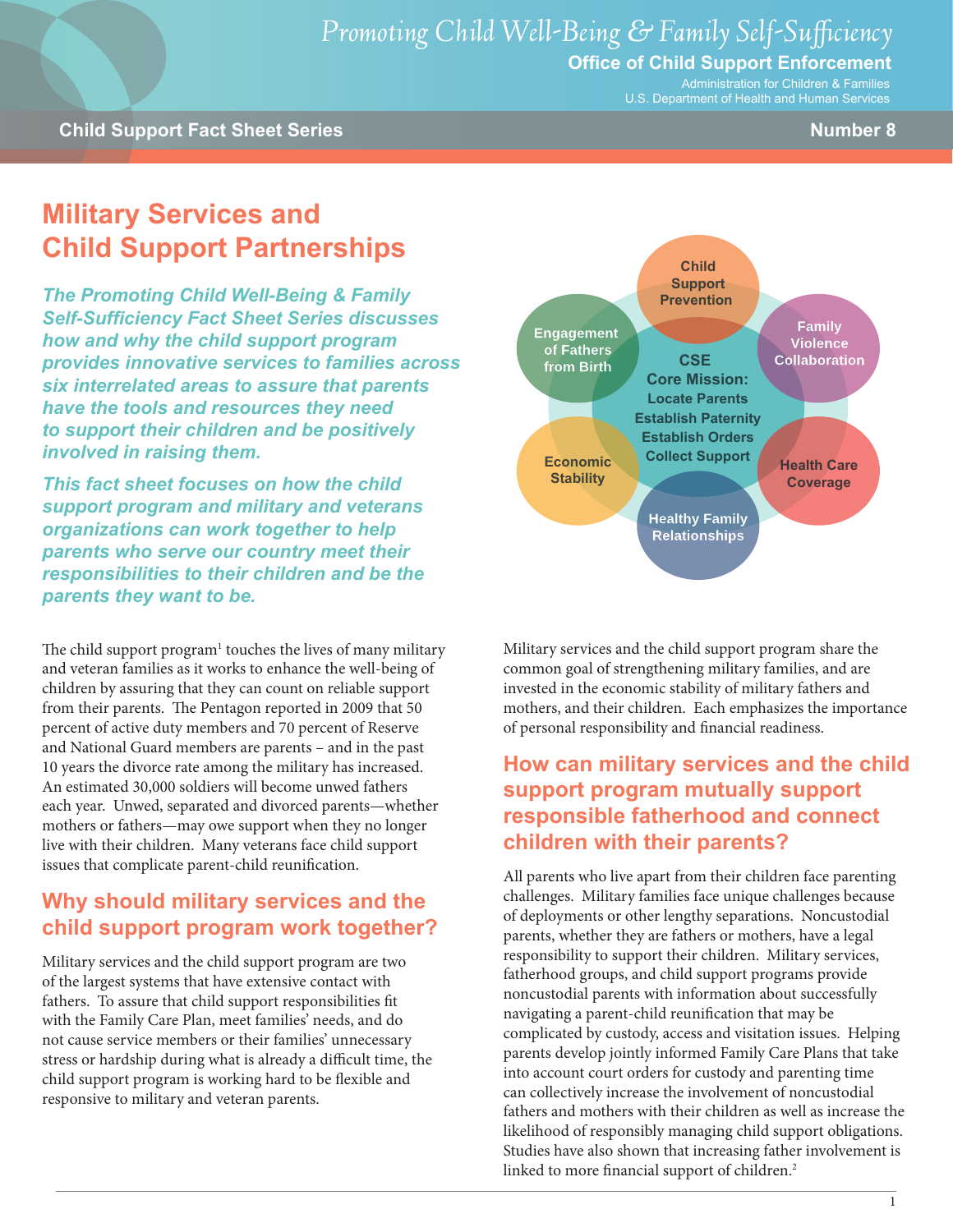#### **Office of Child Support Enforcement**

Administration for Children & Families U.S. Department of Health and Human Services

**Military Services and Child Support Partnerships**

# **What are the complexities in working with military families in the child support program?**

The child support program and military services are farreaching systems that have a presence in every state and internationally. Improving the child support process and experience for military families means taking their unique circumstances and sacrifices into account. Some examples:

- Paternity establishment and custody are complicated by deployment or other lengthy separation and a sense of urgency about setting up military benefits.
- • Pay changes related to beginning military service, changes in assignment, deployment, or a release from active military service do not result in automatic changes in child support order amounts. Service members must make a request to review and modify their support order(s) to assure that their obligations match their ability to pay support.
- Frequent moves between states or countries mean changes in the agencies or courts involved, and changes in the applicable state child support law. There can be considerable variation across state and tribal child support programs, and when parents live in different jurisdictions things are more complex.
- In the absence of a child support order, military regulations specify what is considered "adequate support" that a soldier may provide his or her child through a voluntary allotment when the parents are separated or not married. When obtaining an order for child support, however, there is no uniform treatment of voluntary allotments. Some courts may consider the voluntary allotments a gift, since there is nothing in writing indicating its purpose as child support, and may not credit the allotment amount against any retroactive support award.

# **How are states implementing policies to improve the child support process and experience for service members?**

State child support programs are intervening earlier and responding more quickly to the changing circumstances of both parents so that orders remain reasonable and fair. Some examples:

- • Some states allow an unmarried military member to sign a paternity acknowledgment prior to the child's birth if the member is on active duty and can produce military orders showing that he cannot be present at the child's birth. By signing the acknowledgment, which constitutes a legal determination of parentage, the father qualifies the child for military dependent benefits, including TRICARE (military healthcare).
- Many state child support agencies provide the opportunity for a recently activated National Guard Member or Military Reservist with a child support order to request an expedited review and possible modification of his or her order prior to deployment.<sup>3</sup>
- • Many states encourage service members to complete an authorization for release of information form, which provides the child support agency the authority to speak with a person designated to act in the member's absence.
- • Some states have flexibility with regard to debtforgiveness options, particularly as related to stateowed arrears, in order to leverage assistance for homeless veterans.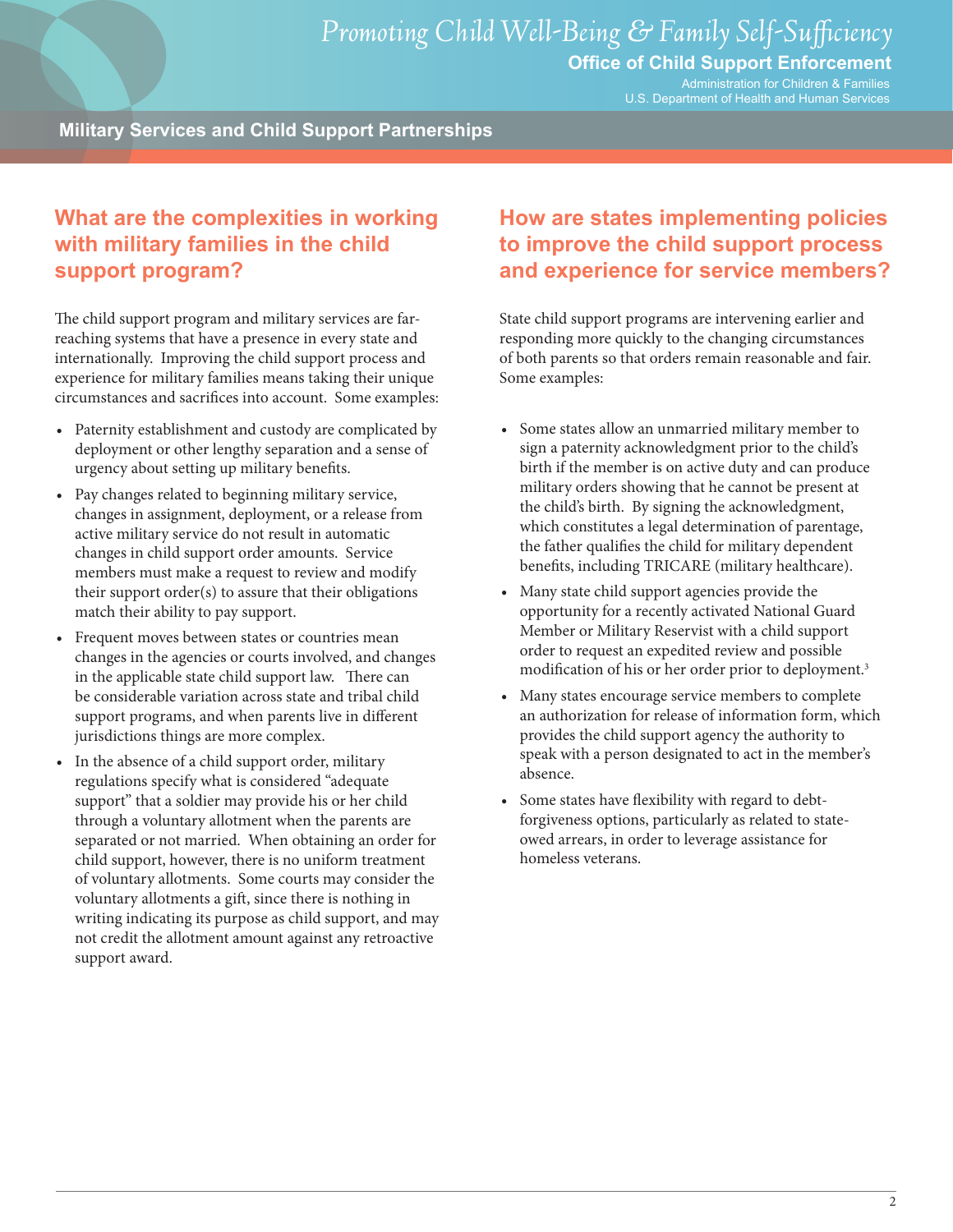Administration for Children & Families U.S. Department of Health and Human Services

#### **Military Services and Child Support Partnerships**

## **How are child support programs and military services partnering to improve outcomes for service members and veterans?**

Across the country, important work is underway to improve child support services for military families and veterans. For example:

#### **Delaware – National Guard Yellow Ribbon Reintegration Program**

The Delaware child support program, through a military liaison, provides case management and child support services to military service personnel, including participation at Yellow Ribbon events held for deploying or returning National Guard or Reservist members and their families. By having a child support presence at the Yellow Ribbon predeployment and the 30-day reintegration briefing events, the liaison can respond to specific needs of military parents by answering questions about paternity establishment, access and visitation, and support obligations. The liaison can then conduct one-on-one follow up with military service members in the child support program.

#### **Texas – HEROES (Help Establishing Responsive Orders to Ensure Support) for Children in Military Families**

The Texas Child Support Division, through project attorneys and staff, conducts paternity, child support, and parenting time legal clinics on military installations across the state; staffs veteran's legal clinics; provides legal briefings and assistance to National Guard Yellow Ribbon events and deployment academies on military installations; and conducts paternity and child support training to JAG Corps legal assistance attorneys and staff. The project attorneys provide specialized casework for service members, veterans, and dependents including review and development of modifications, deferment of enforcement actions, and case closure when appropriate. Project staff also conduct joint case work with Department of Veterans Affairs' Mental Health Veterans Justice outreach workers, or workforce staff from the Texas Veterans Leadership Program. The leadership program targets three Texas cities with large military bases (El Paso, Killeen, and San Antonio), but also provides services statewide.

#### **Veterans Stand Down Events**

Numerous local child support agencies participate in and even co-host Veterans Stand Down events to provide outreach and address individual veteran's child support issues as part of a larger effort to connect veterans with a range of services. These occasions, created by the Department of Veterans Affairs, offer a community-wide venue for child support staff to reach out to veterans who are homeless and who might not otherwise visit the child support office, and to help the broader community of veterans understand child support services.<sup>4</sup> For example, at the 2010 Stand Down in San Diego, the court set new child support orders for 51 cases, released 30 driver's licenses that had been suspended for support nonpayment, and resolved over \$800,000 in child support debt.<sup>5</sup>

#### **Federal Office of Child Support Enforcement/ Department of Veterans Affairs/American Bar Association – Ending Homelessness Among Veterans Collaboration Project**

Many homeless veterans find that their ability to move into permanent housing is compromised by old fines, debts, and other legal judgments – including child support. In January 2010, the Department of Health and Human Services through the Office of Child Support Enforcement, the Department of Veterans Affairs, and the American Bar Association launched a project to work with homeless veterans and their families to address unresolved child support issues and other challenges to stable residence. The project launched in nine pilot sites: Atlanta, Baltimore, Boston, Chicago, Los Angeles, Minneapolis, San Diego, Seattle, and the District of Columbia. While the mix of services and volunteer resources available at each site may be different, many vulnerable veterans have had their licenses restored, criminal processing averted, child support payments restarted and arrearages renegotiated.